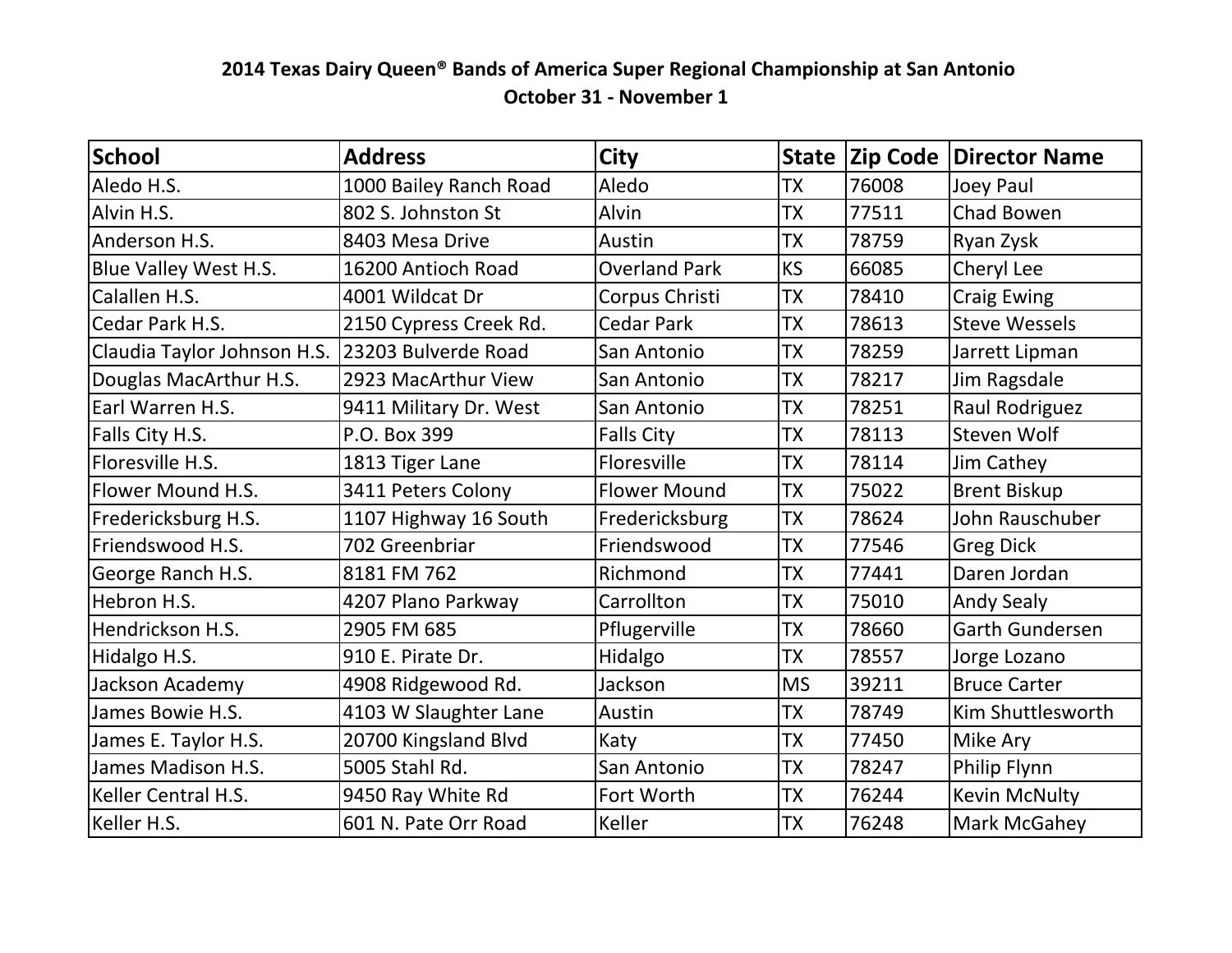## **2014 Texas Dairy Queen<sup>®</sup> Bands of America Super Regional Championship at San Antonio October 31 - November 1**

| lL.D. Bell H.S.          | 1601 Brown Trail                | <b>Hurst</b>           | <b>TX</b> | 76054 | Van Mathews              |
|--------------------------|---------------------------------|------------------------|-----------|-------|--------------------------|
| L.V. Berkner H.S.        | 1600 E. Spring Valley Rd.       | Richardson             | <b>TX</b> | 75081 | Frank Troyka             |
| Lake Ridge H.S.          | 101 N. Day Miar Rd              | Mansfield              | <b>TX</b> | 76063 | <b>Matt Garrett</b>      |
| Lake Travis H.S.         | 3324 Ranch Road 620 South Ausin |                        | <b>TX</b> | 78738 | <b>Richard Hicks</b>     |
| Leander H.S.             | 3301 S. Bagdad Rd.              | Leander                | <b>TX</b> | 78641 | Nils Gundersen           |
| Legacy H.S.              | 1263 North Main Street          | Mansfield              | <b>TX</b> | 76063 | <b>Glenn Fugett</b>      |
| Lehman H.S.              | 1700 Lehman Road                | Kyle                   | <b>TX</b> | 78640 | Joey Lucita              |
| Lopez H.S.               | 3205 South Dakota Ave           | Brownsville            | <b>TX</b> | 78521 | George Trevino           |
| Lubbock-Cooper H.S.      | 16302 Loop 493                  | Lubbock                | <b>TX</b> | 79423 | John Mayo                |
| Lyndon B. Johnson H.S.   | 7309 Lazy Creek Dr.             | Austin                 | <b>TX</b> | 78724 | Don Haynes               |
| Manyel H.S.              | 19601 Hwy 6                     | Manvel                 | <b>TX</b> | 77578 | <b>Rick Scott</b>        |
| Marcus H.S.              | 5707 Morriss Road               | <b>Flower Mound</b>    | <b>TX</b> | 75028 | Amanda Drinkwater        |
| Mission H.S.             | 1802 Cleo Dawson St             | <b>Mission</b>         | <b>TX</b> | 78572 | Deig Aaron Sandoval      |
| Morton Ranch H.S.        | 21000 Franz Road                | Katy                   | <b>TX</b> | 77449 | Kyle Coleman             |
| Pflugerville H.S.        | 1301 W. Pecan St.               | Pflugerville           | <b>TX</b> | 78660 | OD Wilson                |
| Plano East Senior H.S.   | 3000 Los Rios Blvd              | Plano                  | <b>TX</b> | 75074 | <b>Evelio Villarreal</b> |
| Potosi H.S.              | 1 Trojan Drive                  | Potosi                 | <b>MO</b> | 63664 | Jeffrey Singer           |
| Richland H.S.            | 5201 Holiday Lane               | North Richland Hills   | TX        | 76180 | Mike Pickrell            |
| Rio Grande City H.S.     | 5726 North FM 755               | <b>Rio Grande City</b> | <b>TX</b> | 78582 | <b>Rudy Barrera</b>      |
| Rivera H.S.              | 6955 F.M. 802                   | <b>Brownsville</b>     | <b>TX</b> | 78520 | <b>Michael Ramirez</b>   |
| Robert Vela H.S.         | 801 E. Canton Rd                | Edinburg               | <b>TX</b> | 78539 | Carlos Garcia            |
| Ronald Reagan H.S.       | 19000 Ronald Reagan             | San Antonio            | <b>TX</b> | 78258 | Levi Chavis              |
| Round Rock H.S.          | 300 N Lake Creek Drive          | <b>Round Rock TX</b>   | <b>TX</b> | 78681 | David Mobley             |
| Sandra Day O'Connor H.S. | 12221 Leslie Rd                 | <b>Helotes</b>         | <b>TX</b> | 78023 | <b>Roland Sandoval</b>   |
| Sherman H.S.             | 2201 E. Lamar St.               | Sherman                | TX        | 75090 | <b>Ryan Jenkins</b>      |